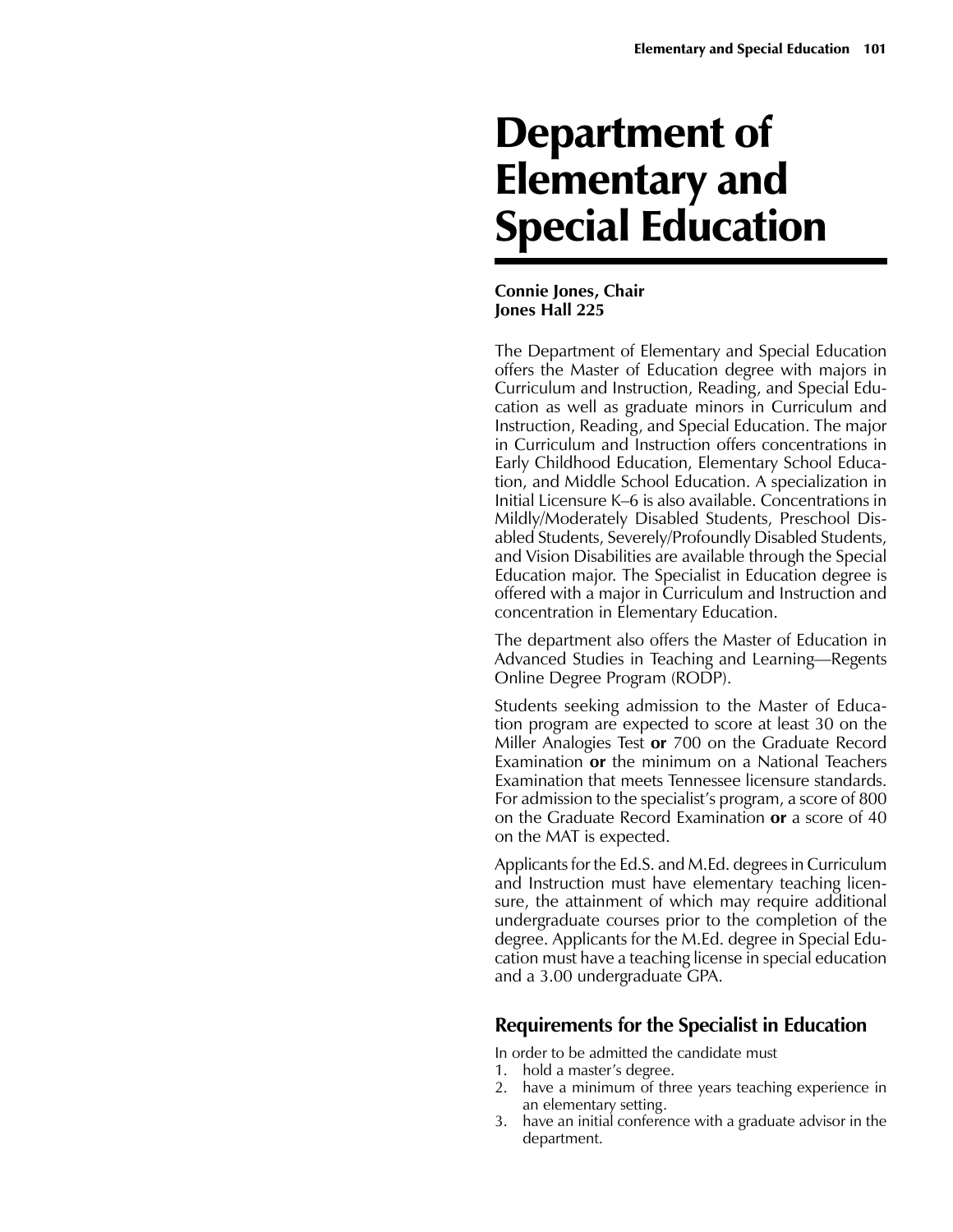In order to complete the degree, the candidate must

- 1. complete a minimum of 30 semester hours.
- 2. file a degree plan with the Graduate Office prior to the completion of 21 credit hours.
- 3. successfully complete a thesis pertaining to an area of emphasis within the scope of elementary education.
- 4. successfully complete an oral defense.

# **Curriculum and Instruction Major (Ed.S.) Concentration: Elementary Education**

#### **Required Core (9 semester hours)**

- SPSE 7010 Educational Research Methodology
- FOED 7060 Seminar in Educational Foundations<br>SPSE 7130 The Curriculum: Structures and Func 7130 The Curriculum: Structures and Functions

#### **Specialized Courses (15 semester hours)**

- FOED 7080 Contributions of Psychology to Education
- ELED 6290/ 7290 Inquiry in the Classroom
- ELED 7220 Seminar in Elementary Education
- ELED 7250 From Policy to Practice in American Public Schools<br>ELED 7640 Ed.S. Thesis Research
- 7640 Ed.S. Thesis Research

#### **Elective Courses (6 semester hours)**

To be selected with the consent of the advisor

Applicants having previously met any of the course requirements above may, with the consent of the advisor, choose options. Requirements for licensure should be checked in the Teacher Licensing Office, McWherter Learning Resources Center 170.

# **Requirements for the Master of Education**

In order to be admitted, the candidate must

- 1. have completed undergraduate prerequisites.
- 2. hold a current teaching license.
- 3. have an initial conference with an appropriate graduate advisor in the department.
- 4. have at least 2.75 undergraduate GPA for full admission and a 2.50 undergraduate GPA for conditional admission.

Any course requiring admission to Teacher Education may require observations, case studies, or other time in K–6 classes.

In order to complete the degree, the candidate must

- 1. complete a minimum of 33 semester hours with no more than 30 percent of the total degree hours dually listed as undergraduate/graduate hours.
- 2. file a degree plan with the Graduate Office prior to the completion of 21 credit hours.
- 3. successfully complete a written comprehensive examination to be taken in the last semester of coursework (may be taken no more than twice).

# **Curriculum and Instruction Major (M.Ed.) Concentration: Early Childhood Education**

#### **Required Core (9 semester hours)**

FOED 6020 Educational Foundations

- FOED 6610 Analysis and Application of Educational Research
- SPSE 6430 Introduction to Curriculum Development

#### **Specialized Core (12 semester hours)**

- ELED 6010 The Teacher as Reflective Practitioner (prerequisite for all ELED courses)<br>FLED 6011 The Teacher as Reflective Practition
- 6011 The Teacher as Reflective Practitioner (must be taken in last semester of coursework)
- ELED 6090 Creating Learning Environments for Young Children<br>ELED 6200 The Classroom as Community
- ELED 6200 The Classroom as Community<br>ELED 6620 Assessment of Teaching and Le
- 6620 Assessment of Teaching and Learning

#### **Specialized Courses (6 semester hours)**

- READ 6000 Foundations of Reading READ 6720 Diagnostic and Remedial Practices in the Improvement
- of Reading<br>READ 6760 Early Litera
- READ 6760 Early Literacy<br>READ 6120 Current Issues
- 6120 Current Issues in Reading Instruction
- ELED 6000 Teaching Writing
- ELED 6030 The Early Childhood Practitioner, K-4
- ELED 6130 Current Issues in Elementary Language Arts
- ELED 6140 Current Issues in Elementary Social Studies
- ELED 6170 The Multi-Age Classroom<br>ELED 6180 Research and Advanced N
- 6180 Research and Advanced Methods in Elementary School Mathematics<br>ELED 6190 Current Issue
- 6190 Current Issues in Elementary Science
- ELED  $6230$  Integrating Curriculum and Teaching, K–8
- ELED 6250 Technological Tools for Thinking and Learning<br>ELED 6330 Play
- 6330 Play
- ELED 6400 Teaching the Special Needs Learner in the Heterogenous Classroom

#### **Electives (6 hours)**

To be selected within the range of specialized courses or with the consent of the advisor.

## **Concentration: Elementary School Education**

## **Required Core (9 semester hours)**

- FOED 6020 Educational Foundations
- FOED 6610 Analysis and Application of Educational Research<br>SPSE 6430 Introduction to Curriculum Development
- 6430 Introduction to Curriculum Development

#### **Specialized Core (12 semester hours)**

- ELED 6010 The Teacher as Reflective Practitioner (prerequisite for all ELED courses)
- ELED 6011 The Teacher as Reflective Practitioner
- (must be taken in last semester of coursework)<br>ELED 6090 Creating Learning Environments for Young Chil 6090 Creating Learning Environments for Young Children OR
- ELED 6100 The Early Adolescent Learner
- 
- ELED 6200 The Classroom as Community<br>ELED 6620 Assessment of Teaching and Le 6620 Assessment of Teaching and Learning
- 

#### **Specialized Courses (6 semester hours)** READ 6000 Foundations of Reading

- READ 6120 Current Issues in Reading Instruction
- READ 6710 Adolescent Literacy
- 
- READ 6720 Diagnostic and Remedial Practices in the Improvement of Reading
- READ 6760 Early Literacy
- ELED 6000 Teaching Writing
- ELED 6030 The Early Childhood Practitioner, K-4
- ELED 6130 Current Issues in Elementary Language Arts
- 
- ELED 6140 Current Issues in Elementary Social Studies ELED 6170 The Multi-Age Classroom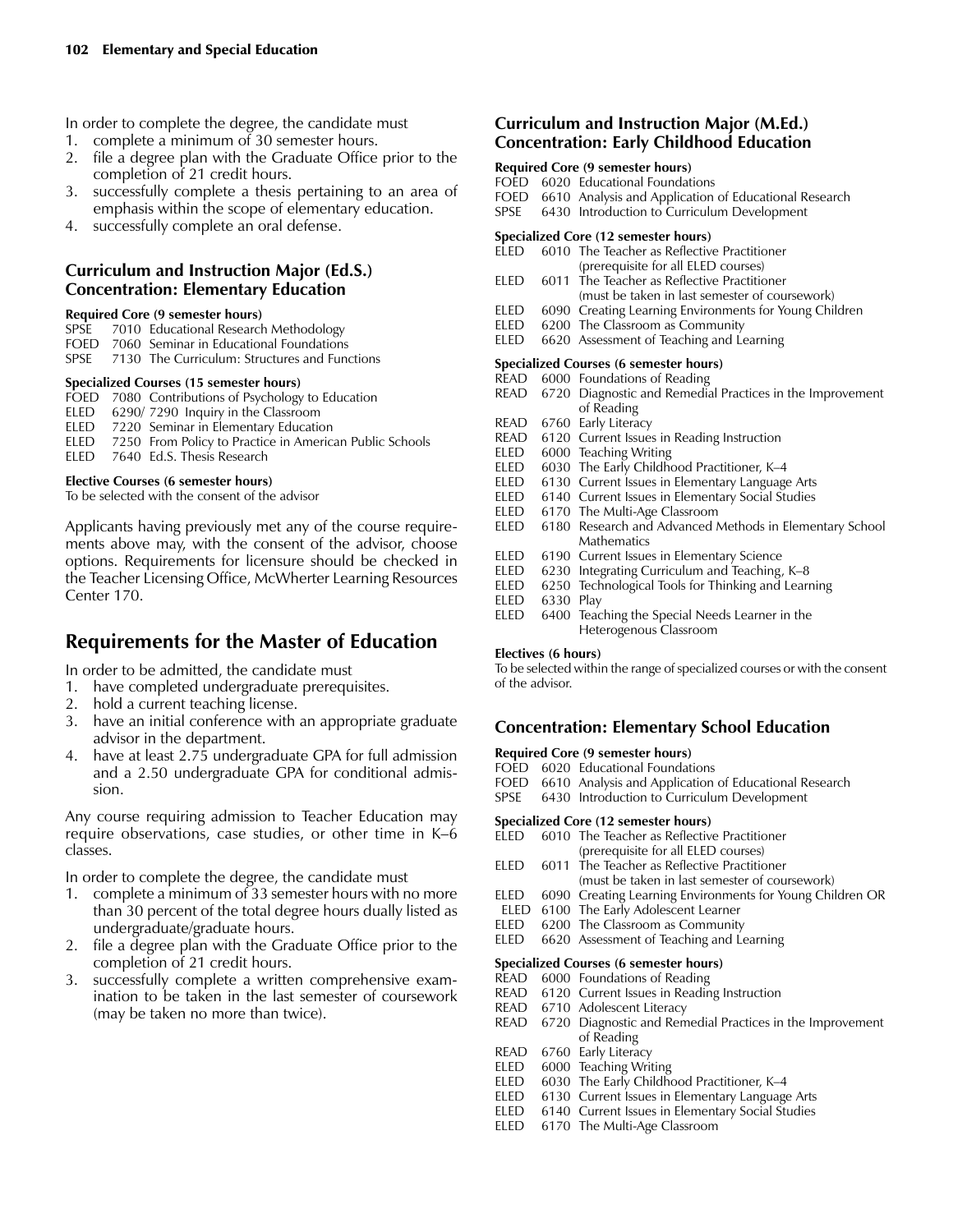- ELED 6180 Research and Advanced Methods in Elementary School **Mathematics**
- ELED 6190 Current Issues in Elementary Science<br>ELED 6230 Integrating Curriculum and Teaching
- 6230 Integrating Curriculum and Teaching, K-8
- ELED 6250 Technological Tools for Thinking and Learning
- ELED 6330 Play<br>ELED 6400 Teac
- 6400 Teaching the Special Needs Learner in the Heterogeneous Classroom

#### **Electives (6 semester hours)**

To be selected within the range of specialized courses or with the consent of the advisor.

## **Concentration: Middle School Education**

## **Required Core (9 semester hours)**

- FOED 6020 Educational Foundations
- FOED 6610 Analysis and Application of Educational Research<br>SPSE 6430 Introduction to Curriculum Development 6430 Introduction to Curriculum Development

#### **Specialized Core (12 semester hours)**

| $\sigma$ |  |                                                  |
|----------|--|--------------------------------------------------|
|          |  | ELED 6010 The Teacher as Reflective Practitioner |
|          |  | (prerequisite for all ELED courses)              |
| FI FD.   |  | 6011 The Teacher as Reflective Practitioner      |
|          |  | (must be taken in last semester of coursework)   |
|          |  | ELED 6100 The Early Adolescent Learner           |

- ELED 6200 The Classroom as Community
- ELED 6620 Assessment of Teaching and Learning

## **Specialized Courses (6 semester hours)**

- READ 6000 Foundations of Reading
- READ 6120 Current Issues in Reading Instruction
- READ 6710 Adolescent Literacy
- READ 6720 Diagnostic and Remedial Practices in the Improvement of Reading
- ELED 6000 Teaching Writing
- ELED 6130 Current Issues in Elementary Language Arts
- ELED 6140 Current Issues in Elementary Social Studies
- ELED 6170 The Multi-Age Classroom
- ELED 6180 Research and Advanced Methods in Elementary School Mathematics<br>ELED 6190 Current Issue
- 6190 Current Issues in Elementary Science
- ELED 6230 Integrating Curriculum and Teaching, K-8
- ELED 6250 Technological Tools for Thinking and Learning
- 6330 Play
- ELED 6400 Teaching the Special Needs Learner in the Heterogenous Classroom

#### **Electives**

To be selected within the range of specialized courses or with the consent of the advisor.

## **Specialization: Initial Licensure K–6**

The Master of Education major in Curriculum and Instruction with a specialization in Initial Licensure K–6 is a 46-hour program which includes a nine-hour internship. These candidates must meet requirements for admission to teacher education and internship in addition to the traditional graduate admission requirements.

#### **Required Core (9 semester hours)**

- FOED 6020 Educational Foundations
- FOED 6610 Analysis and Application of Educational Research
- SPSE 6430 Introduction to Curriculum Development

#### **Specialized Required Core (9 semester hours)**

#### ELED 6500 Learning and Teaching

ELED 6250 Technological Tools for Thinking and Learning

- SPED 6800 Exceptional Children and Youth **OR**
- ELED 6400 Teaching the Special Needs Learner in the Homogeneous Classroom

#### **Specialized Courses (18 semester hours)**

#### **All courses require admission to Teacher Education.**

- READ 5130 Corrective Reading in the Elementary School
- READ 6520 Teaching Reading
- ELED 6510 Language Arts<br>ELED 6530 Teaching Socia
- 6530 Teaching Social Studies
- ELED 6540 Teaching Science
- ELED 6550 Teaching Mathematics
- ELED 6560 Assessment

#### **Specialized Required Internship (9 semester hours) Requires admission to Teacher Education**

ELED 5510 The Teaching Internship, Grades 1-8

#### **Minor in Curriculum and Instruction**

Students desiring a graduate minor in Curriculum and Instruction in one of the three concentrations described above—Early Childhood, Elementary School Education, or Middle School Education—should complete 18 semester hours in elementary education to include ELED 6090 or 6100, 6200, and 6620. **This does not meet licensure requirements in elementary education.** 

#### **Reading Major (M.Ed.)**

The Master of Education in Reading degree requires 36 semester hours and leads to the Reading endorsement, Reading Specialist, PreK–12. Three years successful classroom experience as a licensed teacher and the PRAXIS 10300 are required to add the Reading Specialist endorsement.

#### **Required Core (30 semester hours - \*required for licensure)**

- READ 6000 Foundations of Reading\*
- READ 6710 Adolescent Literacy\*<br>READ 6720 Diagnostic and Reme
- 6720 Diagnostic and Remedial Practices in the Improvement of Reading\*
- READ 6730 Curriculum and Supervision of Reading\*
- READ 6750 Research Seminar in Reading\*
- READ 6760 Early Literacy\*<br>READ 6790 The Reading P
- 6790 The Reading Practicum\*
- ELED  $6500$  Learning and Teaching\*
- ELED 6510 Language Arts\*
- ELED 6620 Assessment of Teaching and Learning\*

#### **Elective Courses (6 semester hours selected from the following):**

- READ 5130 Corrective Reading in the Elementary School
- READ 5460 Teaching Reading in the Content Area
- READ 6120 Current Issues in Reading Instruction
- READ 6260 Individualizing Reading
- DYST 6000 Introduction to Dyslexia<br>
DYST 6010 Identifying Students with
- 6010 Identifying Students with Dyslexia
- DYST 6011 Interventions for Dyslexia
- DYST 6020 Adolescents with Dyslexia and other Literacy **Difficulties**
- ELED 6000 Teaching Writing
- ELED 6130 Current Issues in Elementary Language Arts
- ELED 6330 Play
- ELED 6400 Teaching the Special Needs Learner in the Heterogeneous Classroom<br>LIBS = 5150, Books, Media, and Literacy
- 5150 Books, Media, and Literacy for Children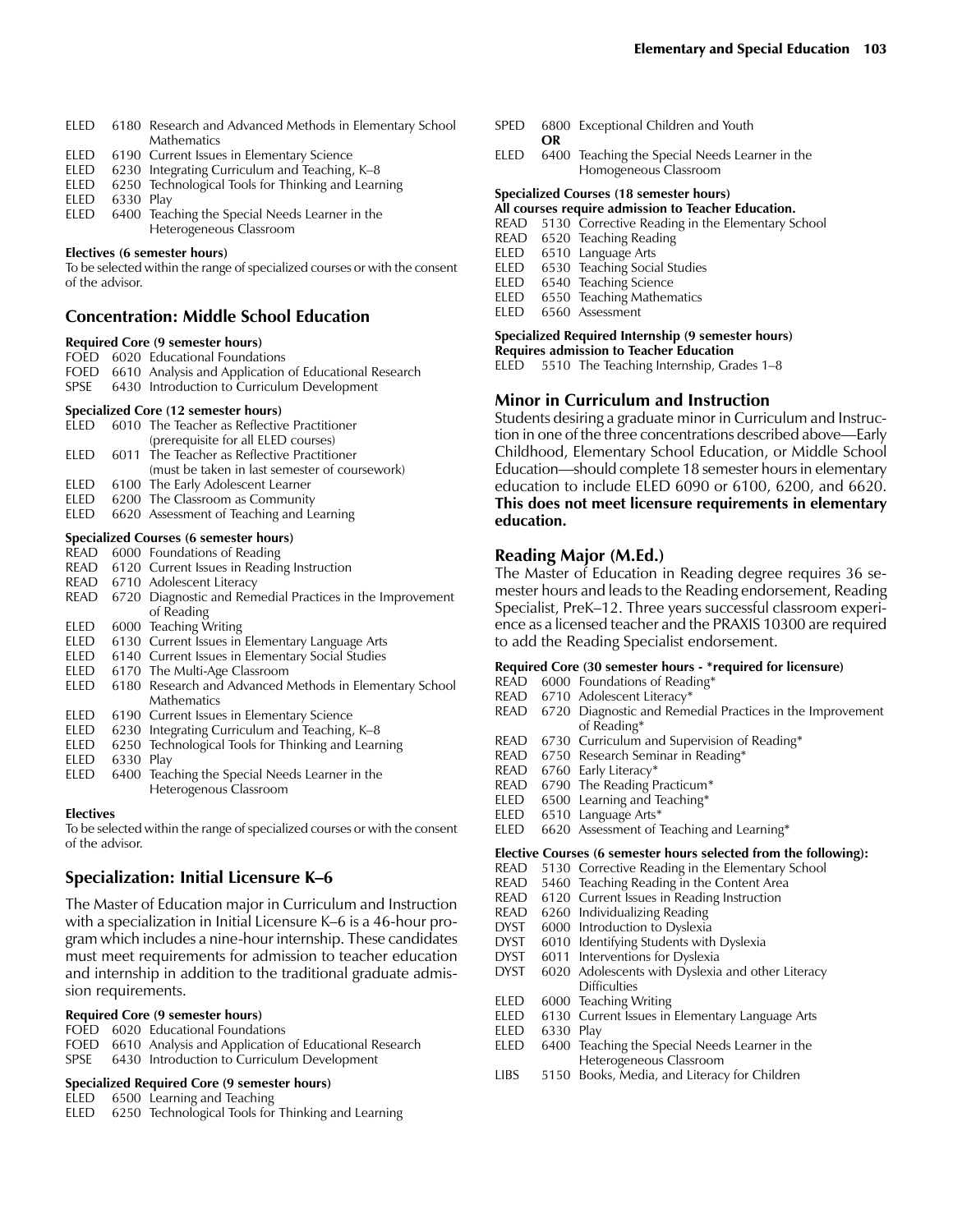LIBS 5160 Books, Media, and Literacy for Young People and Adults

**Special Education Options (3 semester hours)** To be selected with consent of advisor

**Electives (9 semester hours)** To be selected with consent of advisor

# **Minor in Reading**

A minor is available in Reading, the content of which is determined through collaborative consultation with the student's major advisor and the advisor for Reading.

# **Special Education Major (M.Ed.)**

In order to be admitted candidate must

- 1. have an undergraduate GPA of 2.75 or higher OR a minimum of twelve hours in special education at the graduate level with a GPA of 3.0 or higher. Those with a GPA of 2.75 or higher but lower than 3.0 must take the Miller Analogies Test (and obtain a minimum score of 30) or the Graduate Record Exam (and obtain a minimum score of 700). An individual with a GPA of 3.0 or higher (in undergraduate or twelve hours of graduate courses) will not need to take either test.
- 2. have a teaching license in special education for admission to the programs in mild/moderate or severe/profound; a teaching license in special education, early childhood education, or elementary education for admission to the program in preschool; or a teaching license in special education, elementary education, or secondary education for admission to the program in vision.

Candidates without the appropriate license must be admitted to the graduate program as non-degree-seeking students. Once licensure requirements are met, candidate may reapply for admission to the program in special education.

A candidate not licensed in special education may apply for a waiver to the license requirement by signing a waiver form stating that he/she wishes to receive a master's degree in special education without a license to teach.

Students may apply for admission to the master's program in special education without having a formal appointment and prior approval of special education faculty and the coordinator of graduate admissions.

# **Concentration: Mildly/Moderately Disabled Students**

#### **Required Core (9 semester hours)**

- SPED 6780 Issues in Special Education
- FOED 6610 Analysis and Application of Educational Research

SPED 6710 Action Research in Special Education

#### **Concentration Courses (15 semester hours)**

- SPED 6300 Theoretical Perspectives on Mild/Moderate Disabilities
- SPED 6310 Issues in Assessment of Mild/Moderate Disabilities
- SPED 6330 Theories of Instruction for Mild/Moderate Disabilities
- SPED 6360 Transition Education and Services for Exceptional
- Learners<br>SPED 6380 Collabor 6380 Collaborative/Consulting Skills in Special Education

#### **Restricted Electives (9 semester hours)**

To be selected with consent of advisor

## **Concentration: Preschool Disabled Students**

**Required Core (3 semester hours)**

FOED 6610 Analysis and Application of Educational Research

#### **Concentration Courses (15 semester hours)**

SPED 6900 Characteristics of Preschool Children with Disabilities

- 
- SPED 6910 Developmental Assessment<br>SPED 6920 Laboratory Experience I 6920 Laboratory Experience I
- SPED 6930 Methods of Working with Children Who Are
- Developmentally Delayed<br>SPED 6950 Laboratory Experience II 6950 Laboratory Experience II

#### **Restricted Electives (15 semester hours)**

To be selected with consent of advisor

## **Concentration: Severely/Profoundly Disabled Students**

#### **Required Core (9 semester hours)**

- SPED 6780 Issues in Special Education
- FOED 6610 Analysis and Application of Educational Research
- SPED 6710 Action Research in Special Education

#### **Concentration Courses (15 semester hours)**

- SPED 6380 Collaborative/Consulting Skills in Special Education SPED 6400 Characteristics and Needs of Severely/Profoundly
- Disabled<br>SPED 6430 Theories 6430 Theories of Instruction for Severely/Profoundly
- Disabled Students SPED 6910 Developmental Assessment
- CDFS 6300 Application of Child Development Principles I

# **Restricted Electives (9 semester hours)**

To be selected with consent of advisor

## **Concentration: Vision Disabilities**

# **Required Core (9 semester hours)**

- SPED 6380 Collaborative/Consulting Skills in Special Education<br>SPED 6780 Issues in Special Education
- 6780 Issues in Special Education
- FOED 6610 Analysis and Application of Educational Research

#### **Concentration Courses (24 semester hours)**

- SPED 6500 Anatomy and Physiology of the Eye
- SPED 6510 Introduction to Braille and Communication Skills for the Visually Impaired<br>SPED 6520 Advanced Braille and Co
- 6520 Advanced Braille and Communication Skills for the Visually Impaired
- SPED 6530 Educational Procedures for the Visually Impaired
- SPED 6540 Advanced Educational Procedures for the Visually Impaired<br>SPED 6550 Orientation and Mobility
- SPED 6550 Orientation and Mobility for the Classroom Teacher<br>SPED 6560 Nature and Needs of the Visually Impaired
- 6560 Nature and Needs of the Visually Impaired
- SPED 6570 Practicum in Special Education (Vision) OR
- SPED 5510 Teaching Internship: Special Education

# **Special Education Master's—Non-Licensed**

Persons who do not hold a license in special education but wish to work toward a master's degree in mild/moderate or severe/profound special education may ask for an exception to the license prerequisite. This would allow the individual to complete a master's degree but the degree would not lead to licensure. Persons who complete this degree **will not be licensed to teach special education** upon completion of the degree.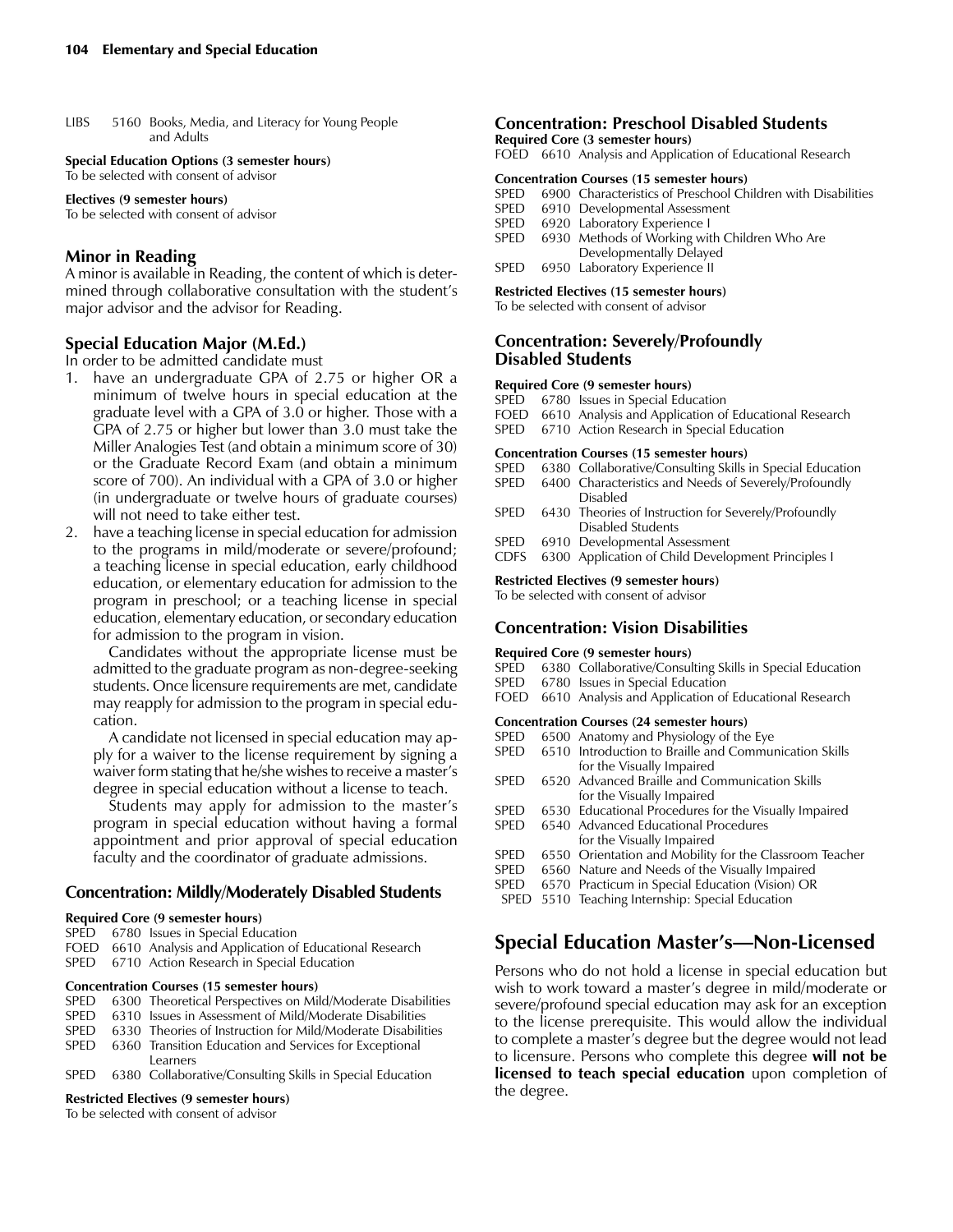## **Minor in Special Education**

Students desiring a minor at the graduate level in Special Education must complete 18 semester hours in Special Education to include SPED 6020, 6800, and 12 additional semester hours of 6000 courses in Special Education. **This does not meet licensure requirements in Special Education.**

# **Master of Education in Advanced Studies in Teaching and Learning— Regents Online Degree Program (RODP)**

The Master of Education in Advanced Studies in Teaching and Learning (M.Ed.) with a concentration in Childhood Literacy Reading is offered through the Regent's Online Degree Program (RODP), and is delivered following the standard protocol established for the delivery of RODP courses and programs. The mission of this program is to provide advanced professional preparation in the area of reading and language arts for practicing teachers.

# **Program of Study (33 hours)**

| Required                          |                                                   |
|-----------------------------------|---------------------------------------------------|
| <b>ASTL 6700</b>                  | Portfolio Development                             |
| <b>ASTL 6701</b>                  | Teacher as Learner                                |
| <b>ASTL 6721</b>                  | Theory and Foundation of Developmental            |
|                                   | Literacy (Literacy I)                             |
| <b>ASTL 6703</b>                  | Knowledge of the Learner                          |
| <b>ASTL 6723</b>                  | Understanding and Implementing Best Practices     |
|                                   | in Teaching Beginning Literacy (Literacy II)      |
| <b>Specialized Core</b>           |                                                   |
| <b>ASTL 6705</b>                  | Assessment of Learning                            |
| ASTL 6706                         | Learning Strategies/Instructional Strategies      |
| <b>ASTL 6725</b>                  | Understanding and Implementing Best Practices     |
|                                   | for Continued Literacy Growth in the Middle       |
|                                   | Grades (Literacy III)                             |
| ASTL 6726                         | Diagnosing Literacy Problems K-8 (Literacy IV)    |
| <b>ASTL 6709</b>                  | Action Research                                   |
| <b>ASTL 6729</b>                  | Remediation of Literacy Problems K-8 (Literacy V) |
| <b>Specialized Courses</b>        |                                                   |
| ASTL 6721, 6723, 6725, 6726, 6729 |                                                   |

For more information, refer to the RODP Web site at www .tn.regentsdegrees.org.

# **Courses in Elementary Education [ELED]**

- **5110 Directed Teaching Grades K-8.** Twelve credits. Prerequisites: READ 4015 and 4035; minimum grade point average of 2.50 overall and in the major; admission to teacher education program; passing scores on the NTE Tests of Communication Skills and General Knowledge. Fulltime, 15-week semester of supervised teaching experience in the public schools. Pass/Fail.
- **5200- Observation and Participation.** Three credits. Directed labora-**5201** tory experiences for teachers desiring to add an endorsement to their certificates. Includes language arts, math, science, social studies, art, and music. **5200 Kindergarten 5201 Grades 1-6**
- **5260 Problems in Elementary Education.** One to three credits. A problem-oriented course, on or off campus, planned and designed for individuals, school faculty, school systems, or other professional groups that will provide opportunities for in-service education

related to assessed needs. Credit toward a degree limited to six semester hours.

- **5510 The Teaching Internship, Grades 1-8.** Nine credits. A supervised internship available only to those with at least one year of paid teaching experience in the major in which endorsement is sought. Applicants must meet all prerequisites for student teaching.
- **6000 Teaching Writing.** Three credits. An in-depth exploration of students' efforts to become writers. Presents theoretical and practical strategies for establishing an effective writing environment based on current research.
- **6010 The Teacher as Reflective Practitioner.** Two credits. Articulates the role of and explores the varied dimensions of the process of reflective teaching as it may be utilized by the elementary, special education, reading, or secondary teacher. **Prerequisite for all Curriculum and Instruction (Early Childhood Education, Elementary School Education, and Middle School Education) candidates.**
- **6011 The Teacher as Reflective Practitioner.** One credit. A culminating course summarizing and synthesizing the knowledge acquired throughout the graduate program. **Must be taken in last semester of graduate work.**
- **6030 The Early Childhood Practitioner, K-4.** Three credits. Emphasis on the emerging theories which have influenced current programs.
- **6090 Creating Learning Environments for Young Children.** Three credits. Prerequisite: ELED 6010. In-depth analysis of social, emotional, language, and cognitive variables that impact young children's learning and allow teachers to plan and maintain proactive environments. Required for those students wishing to concentrate in Early Childhood Education.
- **6100 The Early Adolescent Learner.** Three credits. Prerequisite: ELED 6010. Reflects on the early adolescent while focusing on the student-centered school environment and the appropriately well-balanced curriculum. Required for those students wishing to concentrate in Middle School Education.
- **6130 Current Issues in Elementary Language Arts.** One credit. Prerequisite: ELED 6010. Overview of current issues surrounding the teaching of language arts.
- **6140 Current Issues in Elementary Social Studies.** One credit. Prerequisite: ELED 6010. Overview of current issues and trends surrounding the teaching of social studies. Topics will vary from semester to semester.
- **6170 The Multi-Age Classroom.** One credit. Prerequisite: ELED 6010. Examines the basic alternatives and tools that have been shown to be effective in multi-age classrooms in both primary and middle grades.
- **6180 Research and Advanced Methods in Elementary School Mathematics.** Three credits. Explores knowledge and methods needed to effectively teach elementary school mathematics in relation to current research on mathematical pedagogy. Reflects upon teaching in comparison to the current literature on best practices in order to effectively implement these strategies.
- **6190 Current Issues in Elementary Science.** One credit. Prerequisite: ELED 6010. Prerequisite: ELED 6010. Investigates current issues relating to the study and teaching of elementary school science. Topics will vary from semester to semester.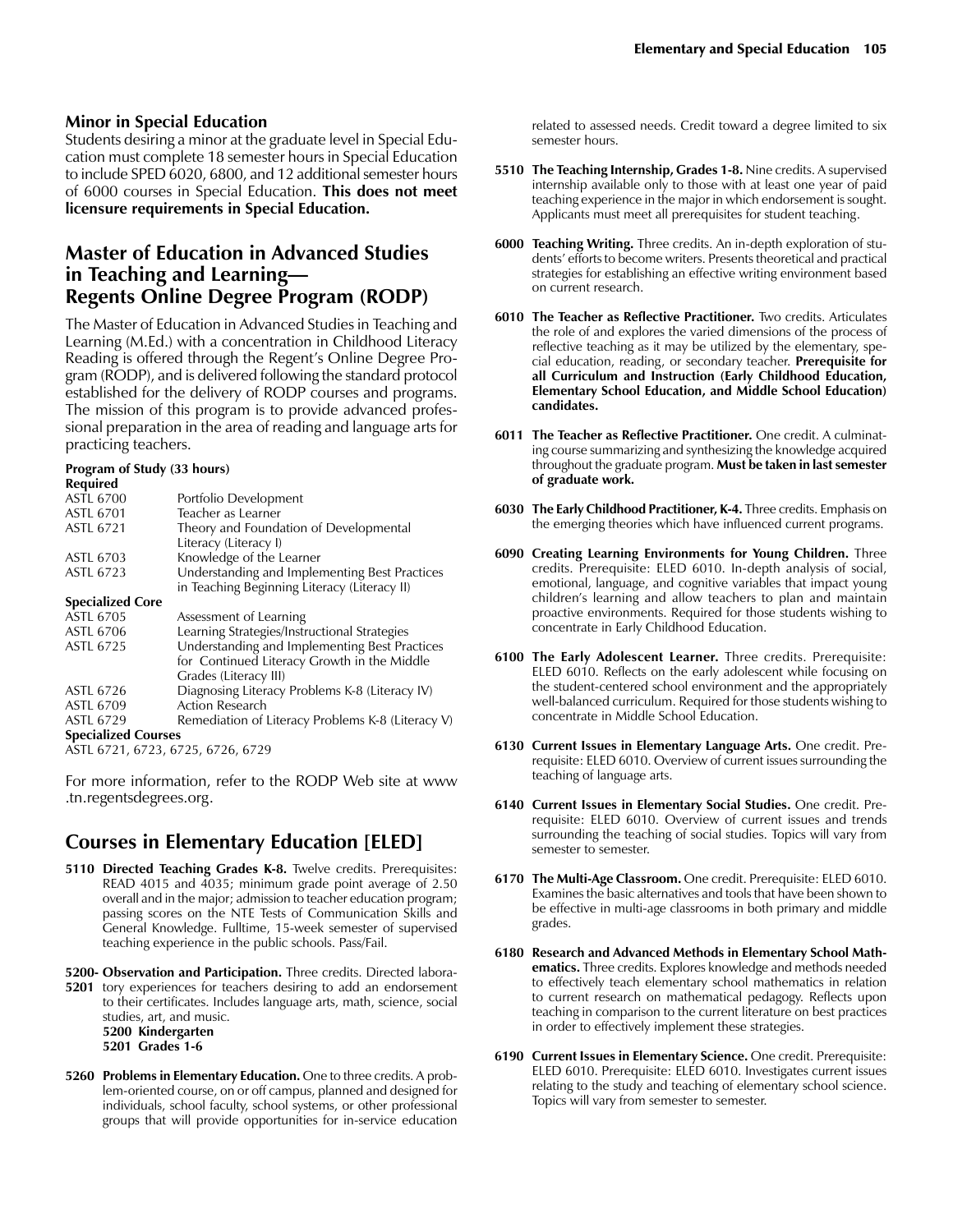- **6200 The Classroom as Community.** Three credits. Prerequisite: ELED 6010. Explores the classroom community with respect to definitions and practice. Teachers will reflect on how their beliefs and attitudes influence practice. Required for all students.
- **6210 Seminar on Current Innovations and Trends in Elementary Education.** Three credits. Prerequisite: ELED 6010. Recent research in child development, school organization, curriculum, and evaluation.
- **6220 Seminar in Early Childhood Education.** Three credits. Review of issues, programs, and research in early childhood education.
- **6230 Integrating Curriculum and Teaching, K-8.** Three credits. Prerequisite: ELED 6010. Assists elementary and middle school teachers in organizing, assessing, and planning instruction in an integrated program.
- **6250 Technological Tools for Thinking and Learning.** Three credits. Prerequisite: ELED 6010. Learning environments supported by computer technology that promote knowledge construction. Special emphasis on use of the Internet and the design and development of a hypermedia learning environment.
- **6290/ 7290 Inquiry in the Classroom.** Three credits. An in-depth study of the inquiry process as it relates to teachers in the classroom. Theory and practice combine as teachers engage in their own research to improve classroom instruction.
- **6330 Play.** Three credits. Content provides educators with the social, emotional, and cognitive benefits of play for children's learning and development.
- **6370 Education and Ethno-cultural Diversity.** Three credits. Explores the ethno-cultural issues, concepts, and theories that impact teaching practice. Course content linked to students' (anticipated) professional needs and interests. Prior professional, cross-cultural, or international experience welcomed. Exposes participants to social dimensions of ethno-cultural diversity that increasingly impact pedagogy.
- **6400 Teaching the Special Needs Learner in the Heterogeneous Classroom.** Three credits. Prerequisite: ELED 6010 (prerequisite requirement for elementary education majors only). Helps develop skills, beliefs, and attitudes necessary for effectively incorporating and teaching special needs learners in a heterogeneous classroom.
- **6500 Learning and Teaching.** Three credits. Promotes understanding of human learning and development necessary to engender competent, caring professionals by providing opportunities to describe, compare, and contrast various theories in order to create appropriate learning environments.
- **6510 Language Arts.** Three credits. Explores language learning and teaching. Introduces various theories about cognition, language, and language learning, including second language acquisition and various strategies for teaching language arts. Public school practicum required.
- **6530 Teaching Social Studies.** Three credits. Prerequisite: Valid teaching licence or acceptance into the teacher education program. Introduces students to philosophy and need for teaching social studies in the K-6 classroom and to a variety of instructional strategies for teaching social studies.
- **6540 Teaching Science.** Two credits. Prerequisites: Admission to the teacher education program; ELED 6500. Introduces students to various philosophies for teaching science in the K–6 classroom and to a variety of instructional strategies for teaching science.
- **6550 Teaching Mathematics.** Three credits. Prerequisites: Admission to teacher education program or a valid teaching license; ELED 6500. Orientation to the teaching strategies and materials appropriate for teaching mathematics in grades K–6. Emphasis on using a constructivist approach.
- **6560 Assessment.** Two credits. Prerequisite: Admission to teacher education program. Explores evaluation and assessment of children in grades K–6.
- **6620 Assessment of Teaching and Learning.** Three credits. Prerequisite: ELED 6010 (or taken concurrently with 6010 by Elementary Education major only). Familiarizes teachers with assessment techniques that focus on the complex relationship between learning and instruction. Required for all students.
- **6870 Home-School Interaction.** Three credits. Includes approaches, activities, and materials related to parent education.
- **6999 Comprehensive Examination and Preparation.** One credit. Open only to students who are not enrolled in any other graduate course and who will take the master's comprehensive examination during the term. The student must contact the graduate advisor during the first two weeks of the term for specifics regarding the details of this comprehensive examination preparatory course. Credit may not be applied to degree requirements.
- **7220 Seminar in Elementary Education.** Three credits. Explores contemporary issues in education as they relate to the individual teacher, the school as an institution, the school clientele, and the community. Allows the student to adjust individual educational philosophy to a changing society and schools; gives contiguity to other educational experiences.
- **7250 From Policy to Practice in American Public Schools.** Three credits. The effect of public policy on educational practices. Emphasis on exploring policy variations within the educational practices in the U.S. and around the world with a particular emphasis on elementary education.
- **7260 Problems in Elementary Education.** One to six credits. Prerequisite: Nine semester hours of graduate-level courses in elementary education.
- **7640 Ed.S. Thesis Research.** One to six credits. Prerequisite: Six semester hours of 7000-level courses in elementary education. Supervised, in-depth study on an individual or group basis of an area of elementary education. Student may register two semesters for three hours credit each semester or for six hours credit one semester. Open only to post-master's degree students.

# **Courses in Reading [READ]**

- **5130 Corrective Reading in the Elementary School.** Three credits. Prerequisite: A reading methods or literacy course. The modification of assessment and instruction for the resolution of reading problems in the elementary classroom.
- **5460 Teaching Reading in the Content Area.** Three credits. Emphasis on teaching reading in content subjects such as mathematics, science, and social studies in upper elementary, middle school, and secondary schools. Specific suggestions for activities and lesson strategies included. (Available on permission-of-department basis only.)
- **6000 Foundations of Reading.** Three credits. Prerequisite: A reading methods or literacy course. Planning and developing a reading program through extensive reading in the field and seminar participation. Special emphasis on the reading process.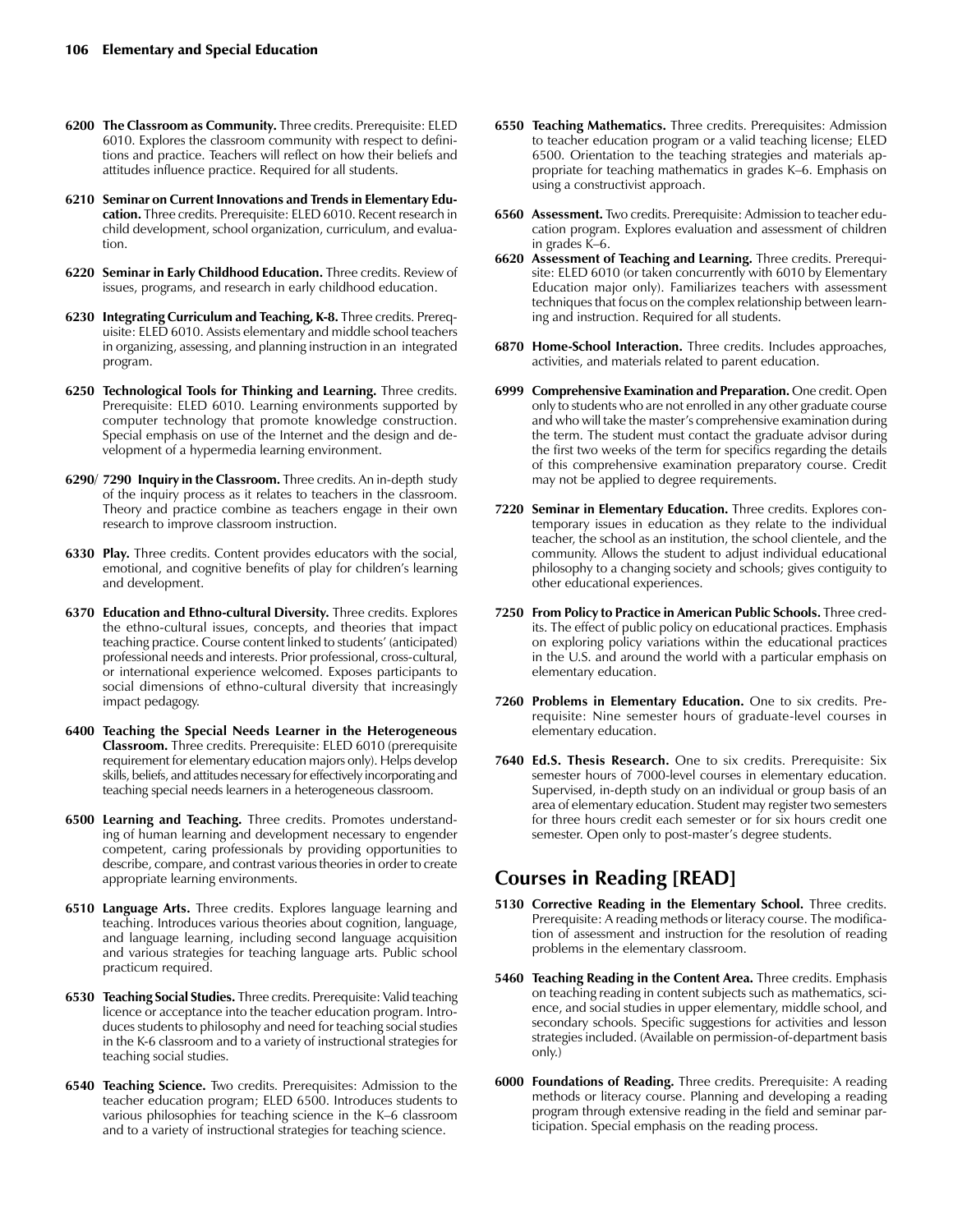- **6120 Current Issues in Reading Instruction.** One to three credits. Specific issues and trends affecting reading instruction in today's classrooms. Repeatable up to three hours of various topics.
- **6260 Individualizing Reading.** Three credits. Theoretical background, organization, and implementation of individualizing reading through the self-selection of reading materials. Content applicable to elementary, middle school, secondary, adult, and special education teachers.
- **6520 Teaching Reading.** Three credits. Prerequisites: Admission to the teacher education program; ELED 6500 and ELED 6510 may be taken concurrently. Introduces students to the various philosophies for teaching reading in the K–6 classroom and to a variety of instructional strategies for teaching reading.
- **6710 Adolescent Literacy.** Three credits. Approaches to effective literacy enhancement in middle and secondary school programs. Suggestions for meeting the literacy needs of typical and atypical adolescent literacy learners.
- **6720 Diagnostic and Remedial Practices in the Improvement of Reading.** Three credits. Prerequisite: READ 6000 or permission of instructor. Formal and informal tools to document and define a reading difficulty as well as approaches/strategies to overcome such difficulties.
- **6730 Curriculum and Supervision of Reading.** Three credits. The role of the reading specialist. Focuses on preparing reading specialists to work with students and adults in school settings. Planning in-service presentations, grant writing, critiquing materials, and effective reading programs explored.
- **6750 Research Seminar in Reading.** Three credits. Prerequisite: READ 6000, its equivalent, or permission of the instructor. An investigation of significant research related to reading with emphasis on classroom practices, group analysis, and individual study. (Available on permission-of-department basis only.)
- **6760 Early Literacy.** Three credits. A methods course that concentrates on beginning reading and emergent literacy issues in developing reading and writing.
- **6790 The Reading Practicum.** Three to six credits. Prerequisite: READ 6720 or equivalent. A supervised practice in teaching children with various types of reading and learning problems. Student may enroll for 3 hours credit or 6 hours credit in a single semester. May be repeated for up to 6 credits; however, only 3 credits may apply toward the degree.
- **6999 Comprehensive Examination and Preparation.** One credit. Open only to students who are not enrolled in any other graduate course and who will take the master's comprehensive examination during the term. The student must contact the graduate advisor during the first two weeks of the term for specifics regarding the details of this comprehensive examination preparatory course. Credit may not be applied to degree requirements.

# **Courses in Special Education [SPED]**

- **5240 Methods and Techniques of Behavior Management.** Three credits. Overview of various approaches to behavior management. Application of various approaches in different special education settings. Basis of evaluation of various behavior change techniques.
- **5260 Problems in Special Education A-Z.** One to three credits. A problem-oriented course, on or off campus, planned and designed for individuals, a school faculty, school system, or other profes-

sional groups that will provide opportunities for pre- or in-service education related to assessed needs. Not more than 6 semester hours credit in independent study (SPED 6840) and/or problems (SPED 5260) can be applied toward a degree or licensure.

- **5280 Assistive Technology in Special Education.** Three credits. Prerequisite: Permission of instructor. Introduces students to adaptive/assistive technologies. The technologies will range from low-tech to high-tech and apply to the needs of school-aged students with disabilities. Includes assessing and supporting needs through the delivery of adaptive/assistive technologies.
- **5320 Directed Teaching in Special Education (Self-contained).** Nine credits. Prerequisites: ELED 3150; SPED 6200, 6800; full admission to Directed Teaching. A full-day, ten-week supervised teaching experience in a public classroom. Pass/Fail.
- **5350 Directed Teaching in Special Education (Resource room).** Nine to twelve credits. Prerequisites: ELED 3150; READ 4015 or 4035; SPED 6200 and 6800; full admission to directed teaching. A full-day, ten-week supervised teaching experience in a public classroom. Pass/Fail.
- **5510 Teaching Internship: Special Education.** Nine credits. A supervised teaching experience. Available only to those with at least one year of paid teaching experience in the major in which endorsement is sought. Applicants must meet all prerequisites for student teaching. Pass/Fail.
- **6020 Overview of Special Education.** Three credits. Theories and techniques of providing instruction to exceptional individuals. Designed for individuals without prior specialized experience and/or course work in special education. Not for degree credit.
- **6200 Educational Diagnostics.** Three credits. The role of the special educator in the assessment process; formal and informal assessment devices and procedures; involvement of parents in the evaluation; precision teaching; diagnostic and prescriptive teaching; writing IEPs.
- **6270 Characteristics and Needs of the Mentally Retarded Child.** Three credits. Cognitive, affective, motor, social, and language development of the mentally retarded.
- **6280 Characteristics and Needs of the Emotionally Disabled Child.** Three credits. A survey of theories and research relative to emotional/behavioral problems of children; discussion of classroom models for remediation and specific techniques appropriate for teacher use.
- **6300 Theoretical Perspectives on Mild/Moderate Disabilities.** Three credits. Reviews the various perspectives on mild/moderate disabling conditions from a historical perspective. Viability of each perspective examined. Implications of each for assessment and intervention considered.
- **6310 Issues in Assessment of Mild/Moderate Disabilities.** Three credits. Prerequisite: SPED 6300. A variety of tests and assessment tools within the various theoretical frameworks they represent. Considers the development of diagnostic batteries based on such tests. Particular attention given to the significance of the theoretical perspectives in selecting and interpreting data collected.
- **6330 Theories of Instruction for Mild/Moderate Disabilities.** Three credits. Prerequisite: SPED 6310. A variety of instructional approaches within the various theoretical frameworks from which each evolved. Considers the development and evaluation of IEPs through an integration of learner characteristics, instructional approaches, and educational needs.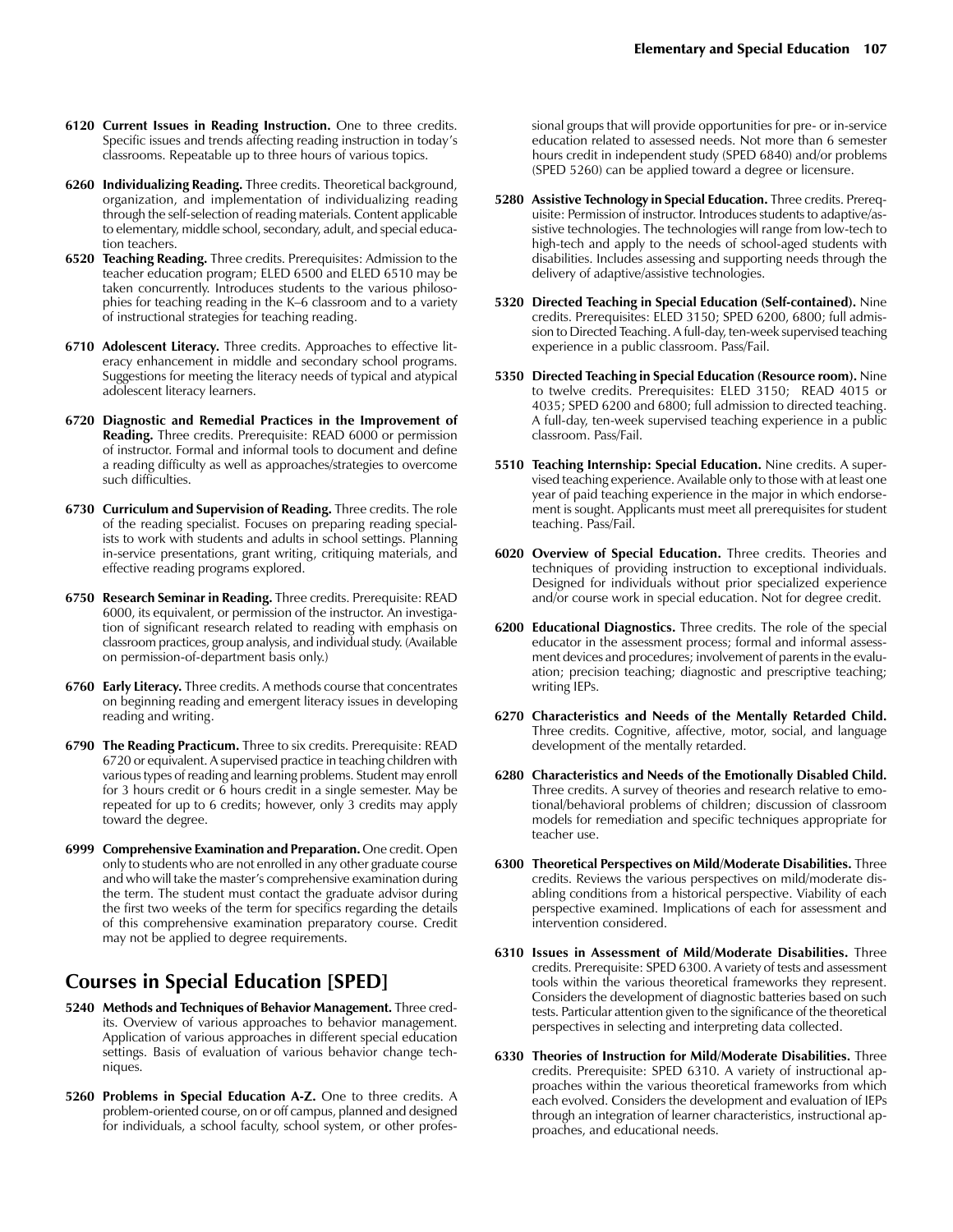- **6360 Transition Education and Services for Exceptional Learners.** Three credits. Prerequisite: Admission to Special Education: Modified program or permission of department. Addresses the knowledge and skills needed to develop and implement effective transition planning from school to adult life. Offers preparation for successful transition from elementary grades, career preparation education, and eventual transition to adult life. Explores a variety of tools, supports, and classroom strategies for creating successful transitions in preparation for adult life.
- **6370 Mildly/Moderately Disabled Adolescents and Adults.** Three credits. The unique status of public school students, ages 16-21 years with mild/moderate disabilities. Focus on career, vocational, and transitional services. Highlights specific concerns and problems in adulthood.
- **6380 Collaborative/Consulting Skills in Special Education.** Three credits. Assistance in developing skills needed for consulting with parents, students, teachers, administrators, and others in the development and implementation of individualized education programs for disabled students.
- **6400 Characteristics and Needs of Severely/Profoundly Disabled.** Three credits. In-depth survey of severely/profoundly disabled students and their needs. Emphasis on cognitive, motor, social, communicative, behavioral, and physical characteristics of this population.
- **6430 Theories of Instruction for Severely/Profoundly Disabled Students.** Three credits. Advanced methods and techniques for teaching severely/profoundly disabled students.
- **6500 Anatomy and Physiology of the Eye.** Three credits. Examines structures of the eye and visual system and diseases/conditions that affect vision. Considers various screening instruments to use for making referrals to eye specialists. Attention given to administration and interpretation of screening instruments.
- **6510 Introduction to Braille and Communication Skills for the Visually Impaired.** Three credits. Offers teachers and professionals who work with visually impaired and blind students skills and competencies in reading and writing braille.
- **6520 Advanced Braille and Communication Skills for the Visually Impaired.** Three credits. Prerequisite: SPED 6510. Reinforces and extends skills learned in SPED 6510. Formatting textbooks and trade books required by visually impaired students in schools. Emphasis placed on learning to use abacus, slate and stylus, and correction slate. Transcription according to Library of Congress standards.
- **6530 Educational Procedures for the Visually Impaired.** Three credits. Presents students with roles and responsibilities of the teacher of the visually impaired, including adaptations of curriculum, environment, equipment, and methods. Available resources at local, state, and national levels. Particular attention given to the decision-making processes required, such as type of reading medium required for specific tasks, use of low-vision aids, appropriateness of various types of modifications, and adaptations of regular curriculum.
- **6540 Advanced Educational Procedures for the Visually Impaired.**  Three credits. Necessary skills to conduct functional vision assessments of students of normal intelligence as well as those with multiple disabilities. Assessing communication skills for the visually impaired.
- **6550 Orientation and Mobility for the Classroom Teacher.** Three hours. Basic orientation and mobility techniques to teach visually impaired students to enable them to move around the school environment safely. Included are concept development, protective techniques, basic and advanced sighted guide techniques, and the use of tactual maps.
- **6560 Nature and Needs of the Visually Impaired.** Three credits. Insights into problems associated with visual loss and its impact on individuals, family relations, and seeing populations. Also addresses advantages and limitations of adaptations and specialized instruction, equipment, devices, and aids. Examines the role and effect of various organizations and professionals on services for visually impaired persons.
- **6570 Practicum in Special Education (Vision).** Three credits. Understanding of eye conditions that result in visual disabilities and their implications; training in determining most appropriate modifications. Experiences in assessment of functional vision of students with visual disabilities and multiple disabilities; designed to facilitate application of these skills in real-life experiences with visually impaired and blind learners.
- **6710 Action Research in Special Education.** Three credits. Prerequisite: FOED 6610 or equivalent. Presents skills necessary to conduct classroom research for the purpose of improving learning opportunities for diverse learners.
- **6720 Working with Parents.** Three credits. Understanding the concerns and needs of parents of children who have special needs. Also presents strategies and techniques for working effectively with parents.
- **6740 Affective Education in the Classroom.** Three credits. Theoretical basis for the role of the school in providing instruction in the affective domain. Emphasis on the translation of theories of emotional/social development into educational strategies.
- **6780 Issues in Special Education.** Three credits. Analysis of current issues in the field. Emphasis on the analysis of relevant research.
- **6800 Exceptional Children and Youth.** Three credits. Introduction to problems in identification, etiology, and educational treatment of mentally retarded, gifted, physically and emotionally challenged, learning disabled, and culturally disadvantaged children and youth.
- **6810 Characteristics and Needs of the Learning Disabled Child.** Three credits. An understanding of the causes and characteristics. Formal and informal evaluation instruments. An investigation of various educational approaches to learning disabilities, their theoretical bases, and practical implications.
- **6840 Independent Study: Special Education.** One to three credits. Prerequisite: Consent of the advisor. Enables students to develop and conduct a study based on individual professional interests. No more than 6 semester hours credit in Independent Study (SPED 6840) and/or Problems (SPED 5260) can be applied toward a degree or licensure.
- **6850 Characteristics and Needs of the Severely Handicapped Child.** Three credits. An in-depth survey covering the characteristics and needs for serving the severely disabled. Includes how to develop a program and the IEP.
- **6860 Characteristics and Needs of the Gifted Child.** Three credits. Characteristics, needs, psychological and educational considerations, and identification procedure for gifted children.